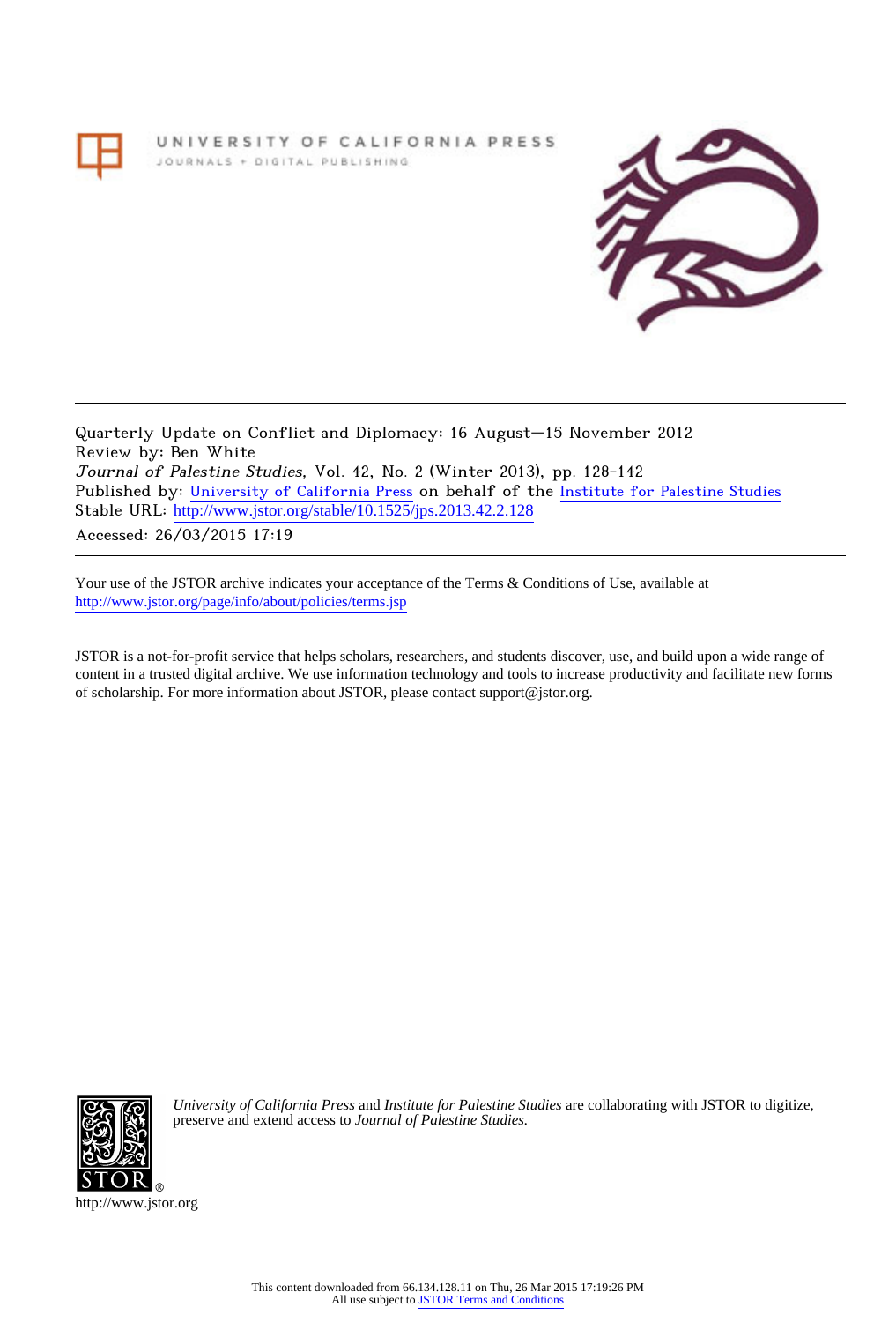# QUARTERLY UPDATE ON CONFLICT AND DIPLOMACY

16 AUGUST–15 NOVEMBER 2012

COMPILED BY BEN WHITE

The Quarterly Update is a summary of bilateral, multilateral, regional, and international events affecting the Palestinians and the future of the peace process. More than 100 print, wire, television, and online sources providing U.S., Israeli, Arab, and international independent and government coverage of unfolding events are surveyed to compile the Quarterly Update. The most relevant sources are cited in JPS's Chronology section, which tracks events day by day. JPS Chronologies are archived on the JPS website at www.palestine-studies.org.

Highlights of the Quarter: The PLO announces its intention to seek a status upgrade at the UN General Assembly at the end of November; early Israeli elections are called for 1/2013, with the ruling Likud and Yisrael Beiteinu to run on a joint ticket; vigorous cost-of-living protests against the PA; First Palestinian elections (municipal) in six years held in the West Bank, boycotted by Hamas; Emir of Qatar visits Gaza, offering huge aid package along with implied recognition of Hamas rule of the Strip; Israel launches Operation Pillar of Defense in Gaza after rising tension and spikes in IDF strikes and Palestinian projectile fire.

# THE PALESTINIAN-ISRAELI **CONFLICT**

This quarter, there were no significant moves toward renewed negotiations between Israel and the Palestinian Authority (PA). Most of the diplomatic focus was centered on PA pres. Mahmud Abbas' decision to seek United Nations (UN) nonmember observer state status for the Palestinians. Israeli elections were called for in 1/2013, with Israeli PM Benjamin Netanyahu and FM Avigdor Lieberman making a surprise announcement that their parties would present a joint ticket. The PA held local elections, which saw mixed results for Fatah and low turnout, and there were protests against rising living costs in the West Bank. Israel consolidated Jewish settlements in the West Bank with new tenders for housing units, and rising tension in the Gaza Strip and southern Israel culminated in the Israeli military launching Operation Pillar of Defense in 11/2012.

# The Peace Process and the UN Bid

As the quarter opened, Abbas, frustrated by the lack of movement toward peace since the last fruitless round of exploratory talks hosted by Jordan in  $1/2012$  (see OU in *JPS* 163), was preparing to revive Palestinian statehood efforts at the upcoming UNGA session in 9/2012. Abbas had applied to the UN Security Council (UNSC) seeking full recognition of Palestinian statehood in 9/2012, but by 11/2011 it was clear that no UNSC member state would call for a binding vote, largely because of U.S. pressure (see QU in JPS 162). This time, he planned to ask the UNGA for the lesser observer-state status, which would put Palestine on the same footing as the Vatican, with all the rights of a state (including the right to petition the International Criminal Court) except voting rights, though he had stated (8/6) that he probably would not ask the UNGA to vote on a resolution until after the U.S. presidential elections.

In his address to the annual opening of the UNGA session in New York on 9/27, Abbas made the appeal as expected (see Doc. B4 in JPS 166). He also referred to current Israeli policies as ''ethnic

BEN WHITE is a freelance journalist, writer and activist, specializing in Palestine/Israel.

Journal of Palestine Studies, Vol. XLII, No. 2, (Winter 2013), pp. 128-142, ISSN: 0377-919X; electronic ISSN: 1533-8614. © 2013 by the Institute for Palestine Studies. All rights reserved. Please direct all requests for permission to photocopy or reproduce article content through the University of California Press's Rights and Permissions website, at http://www.ucpressjournals.com/reprintInfo.asp. DOI: jps.2013.XLII.2.128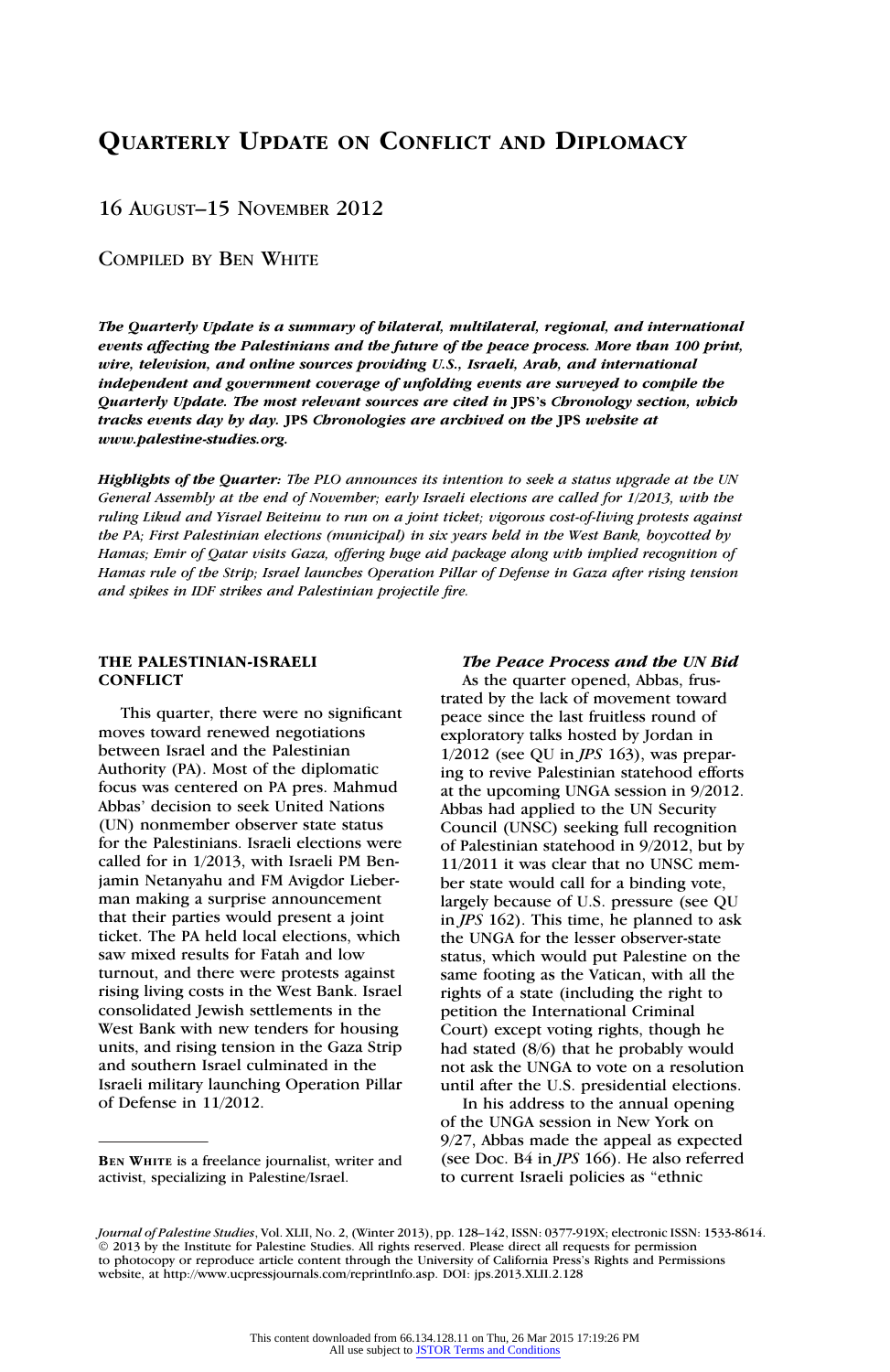cleansing,'' singling out settlement construction and home demolitions for particular criticism. While Hamas and the Popular Front for the Liberation of Palestine (PFLP) criticized the speech for offering nothing new, Fatah praised it as "historic." The next day  $(9/28)$ , PLO Executive Committee member Hanan Ashrawi said that a UNGA vote on Palestinian statehood would likely be held on 11/29, the 65th anniversary of the UN Partition Plan for Palestine.

In the following weeks  $(10/3, 10/11)$ , the Palestinian side undertook consultations with Arab countries and EU mission heads over the text of a draft resolution requesting the UNGA accept Palestine as a nonmember state. Abbas also sought to reassure world leaders, including U.S. pres. Barack Obama and EU member states, of his intention to resume negotiations if the UN bid was successful and urged them to support the initiative (10/16, 10/28). In an interview on Israeli TV, Abbas said (11/1) that there would be no 3d intifada and that he would not seek a return to Israel's pre-1967 borders. Abbas later clarified, through an adviser, that he was not giving up the right of Palestinian refugees to return, but was being "realistic." On 11/8, the PA circulated a draft resolution to UN member states, ahead of the expected vote later in the month. The draft text included a reiteration of the Palestinian's commitment to the two-state solution and reiterated the PLO's status as sole legitimate representative of all Palestinians (this last to assuage fears that if the recognition was given to the PA, which represents Palestinians in the occupied territories only, it might mean de facto loss of refugee rights). On 11/12, Abbas confirmed that the bid for nonmember observer status at the UN would be presented on 11/29.

The Israeli government, meanwhile, had embarked on a parallel process of threats and blunt diplomacy in order to try and stop the Palestinians' march to the UN. On 8/22, Israeli FM Lieberman wrote to members of the Quartet (the U.S., EU, UN, and Russia), urging them to call for new elections in the Palestinian territories and describing Pres. Abbas as an obstacle to peace. By fall, when it became less likely that Abbas could be persuaded to back down, Israel started to warn of the repercussions of the UN vote, with Lieberman saying (9/29) that the Israeli government would ''exact a price'' from Abbas in response, and Fin. Min. Yuval Steinitz warning (11/10) that Israel would withhold tax revenues to the PA. On 11/4, Lieberman met with Israeli ambassadors to the EU in Vienna to plan ways of countering Abbas' UN bid, while Netanyahu convened (11/6) the senior forum of ministers to discuss punitive steps in response, such as freezing the transfer of VAT taxes collected on the PA and revoking travel privileges of senior Palestinian leaders.

The international community's response to Abbas' push for a 11/2012 UN vote was mixed. There was clear opposition from the U.S., with Washington's Amb. to the UN Susan Rice saying (10/15) that the bid would ''jeopardize'' the peace process and complicate efforts to resume negotiations, a position later reiterated (11/11) by Obama himself to Abbas. The British government, for its part, urged (10/17) the Palestinians to delay the bid on the grounds that it would harm the peace process in the context of U.S. presidential elections, while Greek dep. FM Dimitris Kourkoulas said (10/11) that the EU was advising the PA to take care that its UN bid did not undermine the process. In an 10/2012 visit to Israel and the West Bank, EU foreign policy chief Catherine Ashton heard both Lieberman and Abbas reiterate their positions: from the Israeli side, threats  $(10/24)$  of "consequences," and from the PA, a pledge (10/25) for negotiations after UN recognition. By 11/2012, the UN bid was reported to have the support of at least a dozen EU member states (10/30), China (11/5), and the head of the Arab League (11/13).

### Domestic Israeli Politics

Domestic politics in Israel this quarter was dominated by developments and speculation surrounding the call for early elections in 1/2013, preempting by 10 months the 11/2013 date when general elections were originally scheduled. Netanyahu's announcement on 10/9 that elections would be held in 3 months' time was followed by confirmation, by his office, that the exact date of the vote would be 1/22/2013. In consequence, the Knesset was dissolved on 10/15. Initial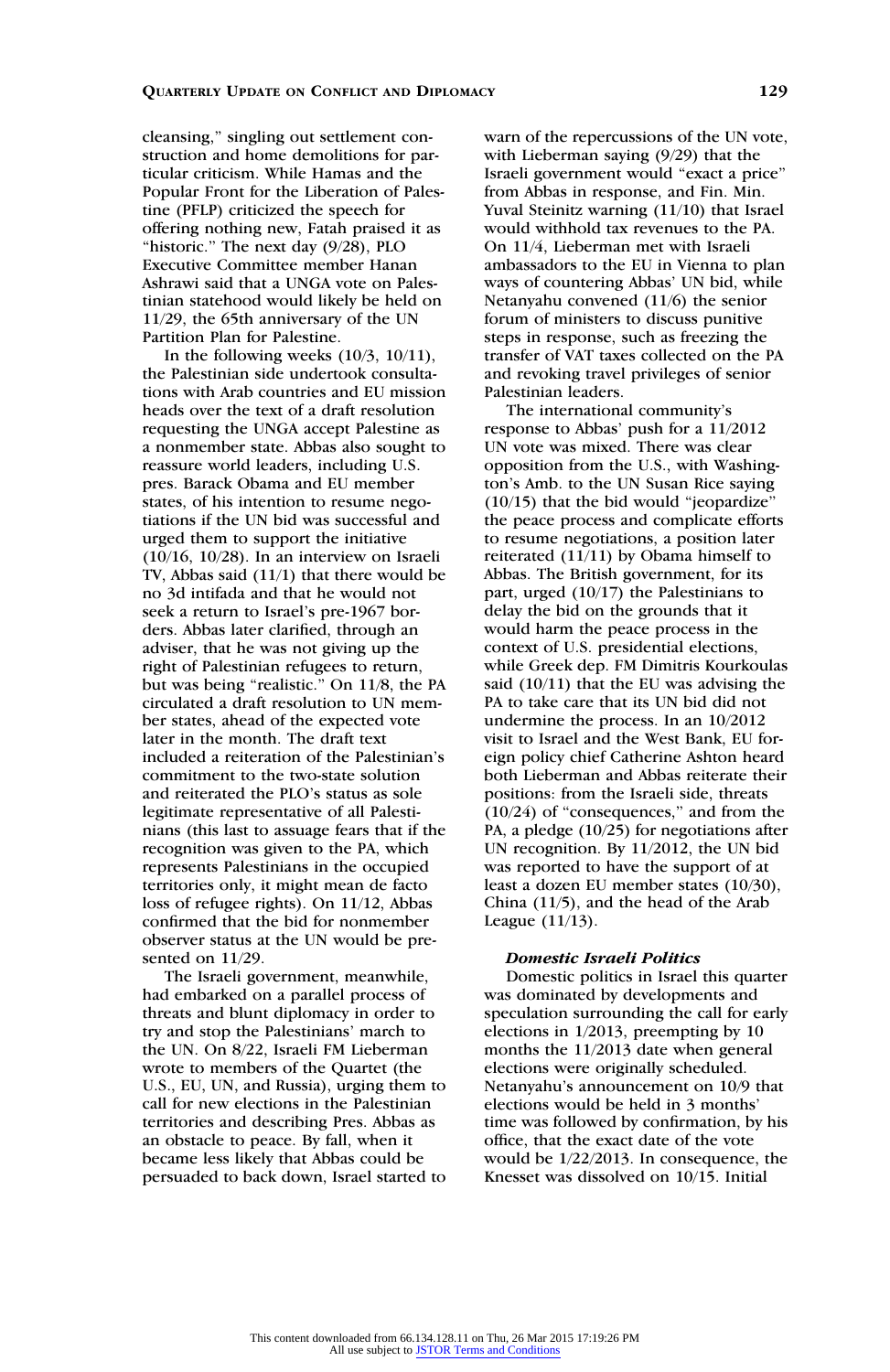polling reported by the Israeli media (10/11) indicated that Netanyahu faced no serious challenger in the elections. Yet the political landscape unexpectedly and radically changed when, just a fortnight later (10/25), Netanyahu and Lieberman held a joint press conference during which they announced that their parties—the Likud and Yisrael Beiteinu would run together. Lieberman told the media that their alliance had 1st been discussed a year earlier. Some analysts speculated that a future attack on Iran was behind the unity deal, while others suggested that the move merely highlighted the continuing rightward trend within Israeli politics.

Polls of voters' intentions after the announcement as to whether or not the two parties would gain from the unification were unclear. Likud and Yisrael Beiteinu together currently control 42 seats of the 120 total Knesset seats. Irrespective of whether or not that number would rise significantly, most analysts felt a right-wing coalition seemed highly likely. Labor party leader Shelley Yacimovich urged a unification of "centrist" parties to challenge the new alliance (10/25). One potential shake-up would be the return of former PM Ehud Olmert, who avoided a jail sentence when, after his conviction for cronyism in 7/2012, an Israeli court handed (9/24) him a suspended jail term and fine. In other developments, Israeli coalition party Yisrael Beiteinu announced its intention to request that the Central Election Committee disqualify the Balad party (the Arab democratic party founded by exiled Azmi Bishara) from the upcoming elections on the grounds that it ''supports terror and acts against the existence of Israel as a Jewish, democratic state.'' A Likud MK submitted a similar petition on 10/16.

### Settlement Consolidation in the West Bank

During this quarter, the Israeli government continued to approve housing in settlements in East Jerusalem and the West Bank, provoking now routine expressions of disapproval by the international community. On 10/18, final approval was granted to a plan for 800 new homes in East Jerusalem, meaning an expansion of Gilo settlement. Criticism of the move from the EU was

dismissed by Lieberman, and Netanyahu vowed to continue building. On 11/6, new tenders were published for homes in East Jerusalem settlements Pisgat Ze'ev and Ramot, as well as another 72 units being reoffered in Ariel settlement, in the northern West Bank. European governments condemned the move as a hindrance to the peace process. Also in East Jerusalem, plans were revealed (10/20) for the construction of a military academy on the Mount of Olives and a new residential neighborhood for retired police and soldiers in the East Jerusalem district of Sur al-Bahir (10/29). In Silwan, Jewish settlers moved into a section of a new Palestinian home after a court ruling in favor of the settlers' ownership claims (9/2).

Other further consolidation of Israeli control in the West Bank and the strengthening of Jewish settlements included DM Ehud Barak's approval (11/12) of a plan to expand Itamar settlement to 5 times its size by adding 538 homes, and Barak's green light (10/11) to the Jewish settlers' occupation of a house in Hebron that was ruled by an Israeli court to have been legally acquired. On 9/9, the Israeli cabinet also voted to upgrade a higher education college in Ariel settlement to the status of a fullfledged university, a decision that still needs to be ratified by Barak. Finally, on 9/14, the Israeli newspaper Ha'Aretz reported that the Israeli government was seeking court approval for the construction of settlement homes on privately owned Palestinian land, a development relevant to 44 settlements recently revealed to have been erected entirely or partially on private land.

During the quarter, Israeli authorities took some action against unauthorized Jewish settler outposts in the West Bank. On 9/2, security forces evicted settlers from Migron, an outpost nr. Ramallah. Around 50 families were relocated a short distance away in new housing built by the government for that purpose. On 11/1, the IDF demolished 2 structures in an outpost nr. Yitzhar settlement in the West Bank, with settlers reportedly attacking soldiers with stones. On the other hand, Israeli NGO Peace Now reported on 10/31 that Jewish settlers had set up 2 new outposts with utilities infrastructure in the West Bank for the first time since 2005, located nr.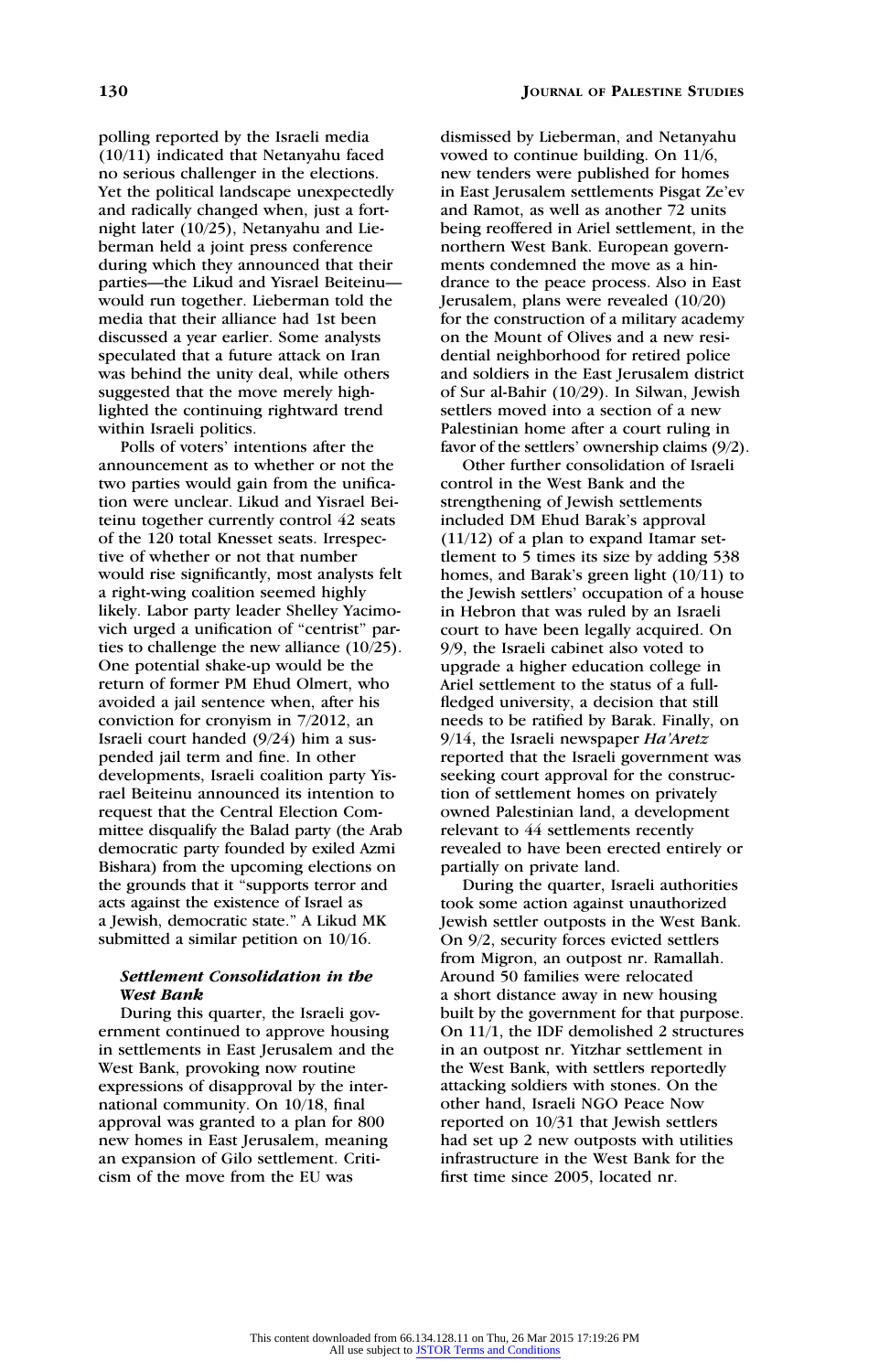Ramallah and Qalqilya. In the grander scheme of things, there were reports (e.g., on Israeli Army Radio on 10/17) that the Israeli cabinet would apply parts of the Levy report (see Doc. C1 in JPS 165), which recommended legalizing unauthorized outposts and rejected the idea that Israel's presence in the territories constitutes occupation, to West Bank settlements.

# Tension and Violence in the Gaza Strip and Southern Israel

Conflict between Palestinian factions in the Gaza Strip and Israel intensified over the quarter, culminating on 11/14 with Israel's Operation Pillar of Defense (Israeli figures record 24 rockets and mortar shells fired in 8/2012, 25 in 9/2012, and 171 in 10/2012). However, long before this large-scale assault, the IDF had been striking the Gaza Strip and inflicting significant numbers of casualties throughout 9/2012 and 10/2012, into 11/2012.

On 9/5–6, the IDF killed 6 armed Palestinians in air strikes. Then, on 9/19, the IDF assassinated 2 members of the al-Aqsa Guards Group who allegedly worked for Hamas security forces and smuggled explosives into Gaza through the Rafah tunnels. Meanwhile, according to Israeli figures, Palestinian groups fired 25 rockets and mortar shells from the Gaza Strip into Israel throughout the entire month of 9/2012.

On 10/7, the IDF fired a missile into the southern Gaza Strip nr. Rafah, assassinating 1 member of an armed Salafist group (of the Mujahideen Shura Council in the Environs of Jerusalem) and wounding a 2d member and 8 bystanders (including 3 children, 1 woman, and 1 elderly man). The next day, Hamas' Izzeddin al-Qassam Brigades (IQB) and the smaller Ansar al-Quds group claimed joint responsibility for an estimated 55 projectiles fired into Israel in the morning for what they said was a response to the earlier IDF air strike.

A week later (10/13), the IDF assassinated 2 armed Palestinians (at least 1 of whom was from the Salafist group al-Tawhid wa al-Jihad) in an air strike. The next day, it killed 3 Palestinians, 2 of whom were identified as members of the Popular Resistance Committees (PRCs). The group vowed (10/14) to retaliate. On 10/19 and 10/22, Palestinian fighters

attacked IDF forces operating inside the Gaza Strip (causing no injuries), with the latter incursion leading to the death of 3 armed Palestinians. On 10/23, a mortar shell injured an IDF soldier on patrol on the Gaza border, while an IDF air strike killed 3 Hamas fighters. The next day (10/24), Palestinian groups fired around 80 rockets and mortar shells into Israel, injuring 5, and the IDF killed 4 Palestinians, including 3 members of the resistance. Israel closed the Kerem Shalom and Erez crossings in both directions. On 10/25, an unofficial truce believed to have been negotiated by Egyptian intelligence brought relative calm (though on 10/28, an IDF air strike killed 1 Palestinian fighter, and the PRC fired a Grad rocket which landed nr. Beersheba).

On 11/4, the IDF killed a Palestinian man at the border fence whose relatives said was unarmed and suffered from epilepsy. On 11/6, a bomb exploded along the border fence between the Gaza Strip and Israel, injuring 3 IDF soldiers on patrol. On 11/8, the IDF killed a Palestinian boy with live fire in the Gaza Strip during an incursion by Israeli forces nr. Khan Yunis. Palestinian fighters from the PRC engaged the Israeli forces in a gun battle. Later, IQB detonated a bomb nr. the border fence which damaged an IDF jeep and wounded 1 soldier allegedly in response to the killing of the boy.

On 11/10, Palestinians fired an antitank missile at an Israeli military jeep on the border, injuring 4 soldiers. Subsequently, the IDF fired a number of shells at a residential area nr. Gaza City, killing 4 Palestinian civilians, including 2 teenagers, and wounding 38 Palestinians (1 of whom subsequently died of his wounds). The IDF also shelled a village nr. Khan Yunis (injuring 11 civilians) and fired a missile at Palestinian fighters from the Islamic Jihad, killing 1 of its members. Armed Palestinian groups fired around 30 rockets and mortar shells into Israel, causing no injuries.

On 11/11, the IDF struck a number of targets in the Gaza Strip, killing 1 armed Palestinian and wounding a number of civilians. Around 100 rockets and mortar shells from Palestinian groups injured 3 Israelis and caused some damage to property. Netanyahu said, at a weekly cabinet meeting, that the army was prepared to intensify its attacks while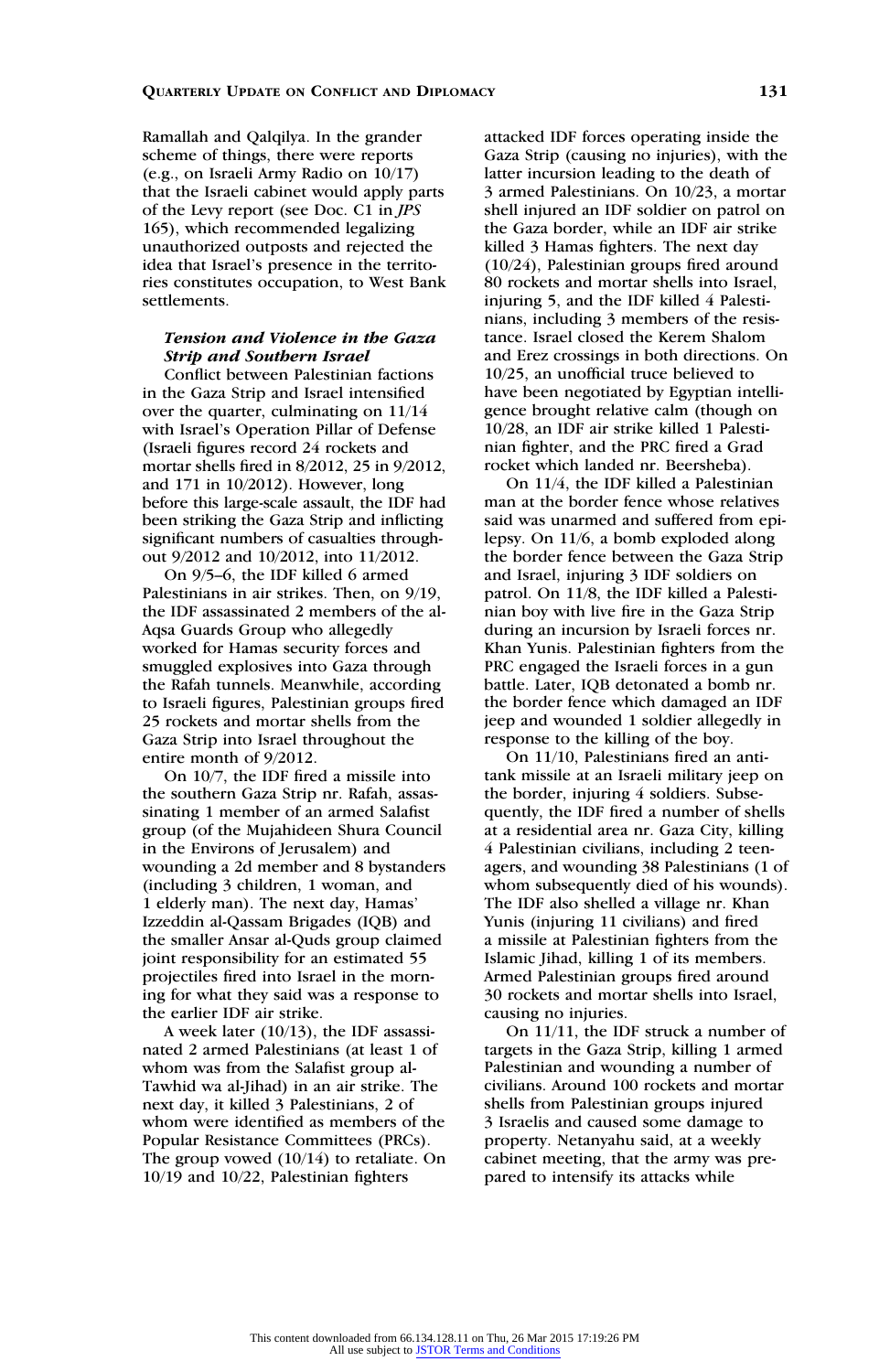a number of ministers urged an escalation in military operations (such as assassinations), as well as other measures like cutting off electricity. A source in Netanyahu's office commented that the PM was preparing international public opinion for a military operation in Gaza.

On 11/12, Hamas and Islamic Jihad declared a cease-fire, following the reported mediation by Egyptian intelligence officials. Rocket fire from Gaza fell to 6 on 11/12 and to 3 on 11/13. On 11/13, an IQB fighter died of injuries sustained in an earlier attack. His death brought the total number of fatalities in Gaza to 7, including 4 civilians, and around 40 wounded (16 Israelis had been wounded, including 8 civilians). Some media reports cited Israeli defense officials' claim that Israel was considering renewing its assassination of militant leaders. However, in a meeting with southern Israeli mayors, Netanyahu said (11/13) that Israel did not expect to embark on significant military action in Gaza or pursue assassinations.

On 11/14, the IDF assassinated Hamas military commander Ahmad al-Jabari and killed 8 other Palestinians in a number of air strikes across the Gaza Strip on military and civilian targets that left around 90 wounded. The dead included 2 children and an elderly man. Code-named Operation Pillar of Defense, the Israeli military attacks were described as the ''beginning,'' with the goal being increased deterrence and the elimination of Hamas' rocket-launching capabilities. IQB said Israel had ''opened the gates of hell'' with the assassination of Jabari, and fired dozens of projectiles into Israel. They were joined by other factions from Islamic Jihad, the PFLP, PRC, and the Democratic Front for the Liberation of Palestine (DFLP), all of whom claimed responsibility for rocket and mortar fire. Over 90 projectiles hit Israel from the Gaza Strip, causing 4 injuries. The Iron Dome rocket defense system intercepted 30 rockets. Overnight, the IDF targeted around 100 sites across the Gaza Strip. U.S. Pres. Obama called Netanyahu to express his support for Israel's military operation and the country's right to selfdefense. Obama also called Egyptian pres. Mohamed Morsi to stress the importance of de-escalation and pledged to stay in close touch. Egypt strongly

condemned Israel's military assault, and UN Secy.-Gen. Ban Ki-moon called for a cease-fire. The UNSC held an emergency meeting but took no action.

#### Intifada Data and Trends

At least 51 Palestinians were killed this quarter as a result of Israeli actions (up from 29 last quarter), while 3 Israelis were killed (compared to 1 last quarter) as a result of Palestinian actions. The Palestinian deaths brought the comprehensive toll as of 11/15 to at least 8,019 Palestinians (including 51 Israeli Arabs and 19 unidentified Arab cross-border infiltrators), 1,117 Israelis (including 354 IDF soldiers and security personnel, 226 settlers, and 533 civilians), and 66 foreign nationals (including 2 British suicide bombers) since the 2d intifada began in 9/2000. These numbers include individuals who died in noncombat-related incidents if their death was a direct result of Israel's occupation and the ongoing conflict (e.g., ailing Palestinians who died when denied access to medical care and Palestinians killed in smuggling tunnel accidents).

#### Overview of the Violence

Israeli attacks on the Gaza Strip killed an estimated 51 Palestinians and injured dozens during this quarter (over 30 fatalities occurring before Operation Pillar of Defense), while projectiles fired from Palestinian factions in Gaza killed 3 Israelis and injured another 34 (19 of whom were injured after the start of Operation Pillar of Defense on 11/14). Of the 51 Palestinians killed, 7 were assassinated in Israeli air strikes (2 al-Aqsa Guards Group members on 9/19; 1 member of the Mujahideen Shura Council in the Environs of Jerusalem on 10/7; 2 armed Palestinians, including at least 1 member of al-Tawhid wa al-Jihad, on 10/13; and IQB commander Ahmad Jabari and his body guard on 11/14. A total of 2 targeted Palestinians and 9 bystanders were killed in these attacks.) Palestinian groups fired at least 373 rockets and mortars from the Gaza Strip into Israel. Palestinian fishermen were routinely intercepted and fired upon by the Israeli navy, and there were also attacks on Palestinians in the IDF-declared ''buffer zone'' nr. the Gaza-Israel border fence.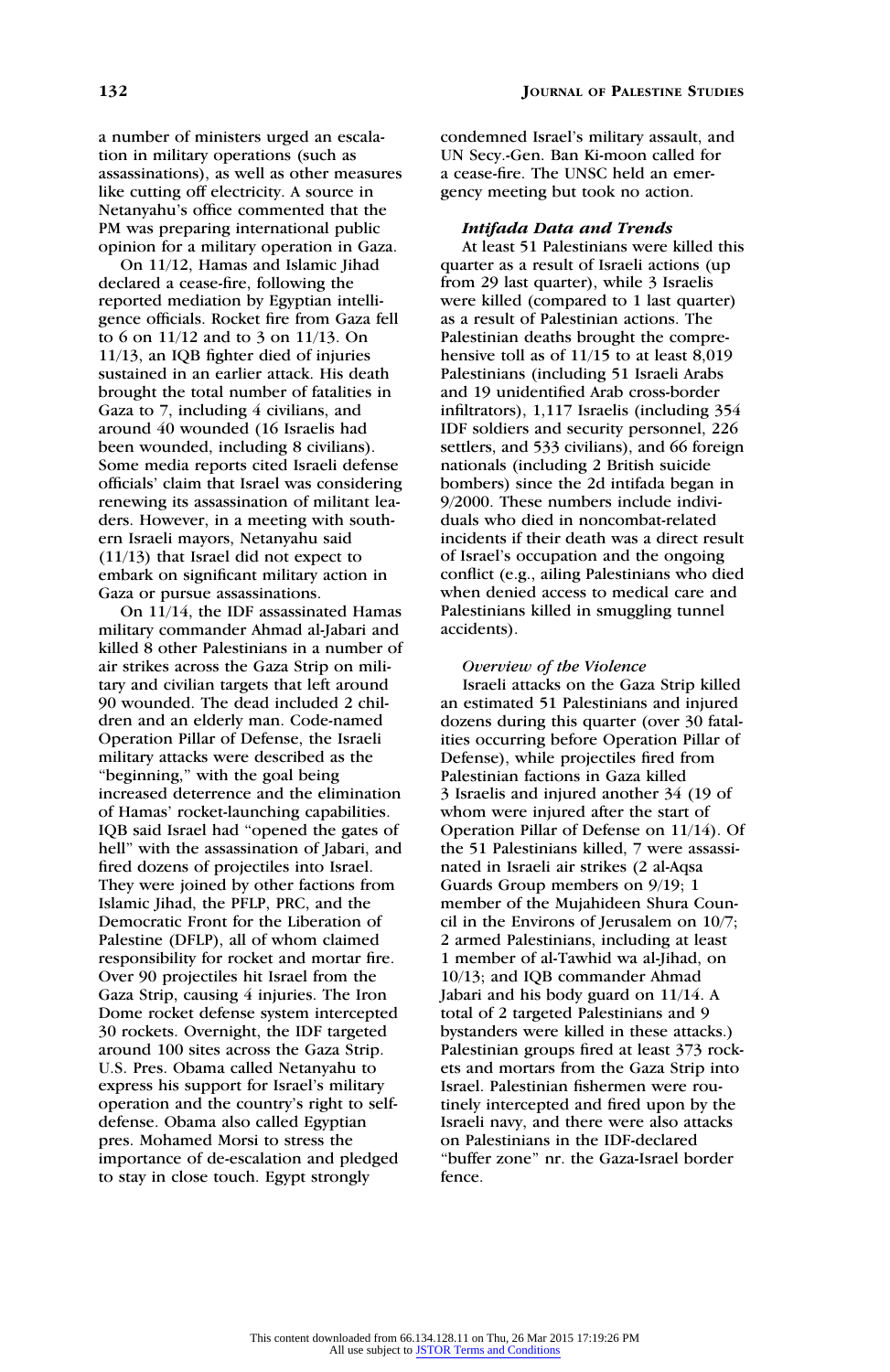In the West Bank, there were no Palestinian fatalities by the IDF this quarter, but almost 300 Palestinians were injured, mostly in the context of demonstrations against different aspects of the occupation. The IDF conducted an average of 65 search operations/week in the West Bank this quarter, down from 81/ week last quarter.

# Movement and Access Issues

With regard to movement and access issues in the occupied territories, this quarter was marked by a relative easing of some restrictions. Israeli authorities reopened access (8/17) to a military checkpoint linking Jericho and the Jordan Valley with cities in the northern West Bank, allowing Palestinians to use a road that had been almost inaccessible to them for a decade. On 10/15, the Israeli NGO Association for Civil Rights in Israel announced that the IDF had informed them of their intention to ease freedom of movement restrictions in the Jordan Valley. Meanwhile, the Israeli government approved (9/27) a proposal to allow 5,000 more entry permits for Palestinian construction and agricultural workers, bringing the total number of work permits issued by Israel to West Bank Palestinians to over 45,000. Going in the opposite direction, however, the Israeli military decided to close (8/27) the Ras Khamis checkpoint in occupied East Jerusalem, leaving only a single exit for the residents of Shu'afat refugee camp. For the Jewish holiday of Yom Kippur, as is standard practice for similar religious festivals in Israel, the military imposed (9/24) a general closure of the West Bank and Gaza Strip for 48 hours. During this quarter, the 2012 weekly average of truckloads of goods entering the Gaza Strip via the Kerem Shalom crossing rose from 1,057 to 1,083 (less than 40 percent of the weekly average before the blockade was initiated in 6/2007). The amount of truckloads carrying food varied between around one-third and one-half of the weekly total. Over the entire quarter, 23 truckloads of exports left the Gaza Strip (the weekly average pre-blockade was 240). On 9/20, an Israeli official announced that Israel would permit some exports of furniture and clothes from the Gaza Strip to the West Bank, with 3 truckloads of furniture later sent

(9/27) destined for PA-run schools. This marked the 3d time in 2012 that Israel permitted the passage of goods from Gaza to the West Bank. On 10/9, an official in the Gaza Strip announced that date bars would be shipped to the West Bank, while on 10/21, Israel permitted farmers in the Gaza Strip to export spices to Europe for the 1st time in 5 years.

### Regular Nonviolent Protests in the **Territories**

Demonstrations in the West Bank against the occupation, settlements, and the separation wall continued this quarter, with additional protests centered on Palestinian prisoners and restrictions on movement. Palestinians, Israelis, and internationals took part in demonstrations in villages like Kafr Qaddum (nr. Qalqilya), al-Nabi Salih (Ramallah), and Bil'in (Ramallah). In the case of Kafr Qaddum, the village's weekly demonstrations accounted for almost 40 percent of all injuries in the West Bank in 2012. Apart from village-based demonstrations, there were also direct action protests targeting the road network used by Jewish settlers, such as the blocking of Road 443 (Jerusalem-Tel Aviv) on 10/16 and of the Gush Etzion junction by Palestinians, Israelis, and international protesters on 11/9. On 10/30, an Israeli border police officer was acquitted of causing the death of a 10-year-old Palestinian boy shot during a protest in the West Bank village of Ni'lin in 2008.

# Settler Attacks on Palestinians

There was a substantial uptick this quarter in settler attacks on Palestinians and their property, with at least 94 incidents reported (compared to 36 last quarter). This was in part due to the olive harvest season, with the level of incidents prompting the UN's Middle East envoy to express (10/14) his alarm at the attacks perpetrated by Jewish settlers against Palestinian farmers and farmland in the West Bank. The UN and a coalition of Israeli human rights groups reported (10/15) that during the olive harvest, Jewish settlers vandalized 850 trees in the 1st week.

Palestinian communities in the Hebron, Nablus, and Ramallah governorates seemed particularly hard hit by settler attacks, with numerous examples of both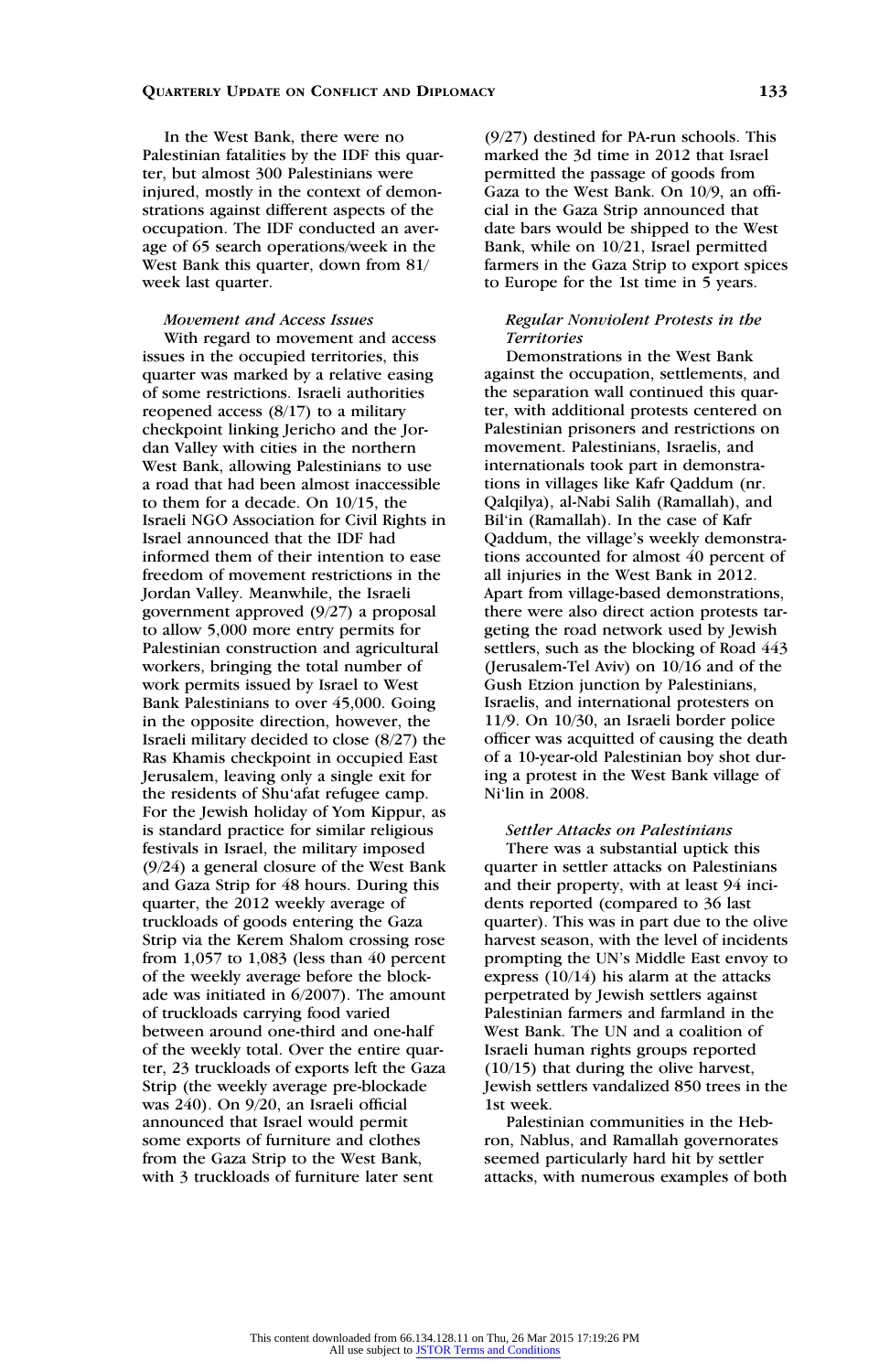trees and crops, as well as Palestinianowned property being targeted (e.g., 8/17, 8/21–22, 8/25, 8/29, 9/1, 9/5, 9/7, 9/9, 9/12, 9/27, 10/7, 10/10–11, 11/5). There were also several examples of socalled ''price tag'' attacks (e.g., 10/5, 11/3, 11/7), when graffiti accompanying a particular act of vandalism described the act as ''revenge'' for either a Palestinianperpetrated attack, or for an Israeli government-enforced crackdown on unauthorized outposts. One such ''price tag'' incident was the vandalizing of the Latrun monastery nr. Jerusalem (9/4).

## Demolitions and Confiscations

At least 150 demolitions were reported this quarter. The villages around Hebron were particularly targeted, with housing, wells, tents, and agricultural property all demolished on various occasions (8/28, 10/24, 11/8). Other notable incidents included one on 11/7, when IDF soldiers entered a village nr. Salfit to order residents out of 20 homes in preparation for a demolition. Clashes resulted in 6 Palestinians injured, including 2 journalists. There was also a significant demolition by Israeli authorities of a home in the East Jerusalem neighborhood of the Mount of Olives, making 8 people homeless (11/13).

Land requisitions continued during the quarter, including in the Nablus governorate (9/14, 9/21) affecting dozens of farmers. There were also land confiscations in the Bethlehem governorate, affecting farming communities nr. Beitar Ilit settlement and in the Fukin Valley (8/30, 9/19, 10/3).

# INTRA-PALESTINIAN DYNAMICS

### Fatah-Hamas Reconciliation

Qatar's Emir Shaykh Hamad bin Khalifa al-Thani, accompanied by a large delegation that included the Qatari PM, made a high-profile visit to Gaza on 10/23 to meet with Hamas's acting PM Ismail Haniyeh, becoming the first head of state to visit the Strip since Hamas took control in 6/2007. The emir inaugurated reconstruction projects worth \$400 million and called on Hamas and Fatah to reconcile. The implicit diplomatic recognition of Hamas rule over the Strip that the visit accorded was seen (e.g., NYT 10/23) as a potential game changer that

elevated Hamas's status at Fatah's expense, especially in light of Qatar's recent efforts to expand its regional role and its longstanding criticism of Abbas's leadership. Meanwhile, there was little movement in national reconciliation efforts between Fatah and Hamas during this quarter. On 9/25, Hamas officials revealed that leader Khalid Mish'al had decided to step down, a decision he announced at a meeting in Cairo of the Hamas leadership. Mish'al intends to remain in post until a new leader is chosen through the groups' internal election process. In the West Bank, PA security forces continued to target Hamas members: on 9/19, it was reported that dozens had been detained across the territory, while on 9/22, Hamas claimed that 120 party members had been arrested or summoned for questioning over the previous few days. On 9/23, the PA said that its security forces had discovered an underground bunker used by Hamas members in a village nr. Nablus that contained communications equipment. On 10/15, Hamas reported that a dozen of its members had been arrested or summoned for questioning, and the following day (10/16) PA security forces raided an apartment in Nablus and claimed to have confiscated documents and weapons belonging to the IQB. There were further reports of arrests by PA security agencies of both Hamas and Islamic Jihad members on 11/2.

#### Local Elections

On 10/20, Palestinians in the West Bank voted in local elections, the 1st election in 6 years. Hamas boycotted the elections. The poll was held in only 92 of the 353 municipalities, and 181 formed councils without elections for lack of candidates. Around 515,000 Palestinians were registered to vote, according to the Central Elections Commission; turnout was 55 percent of eligible voters (compared to the roughly 75 percent who cast ballots in the 2006 parliamentary elections and roughly 67 percent in the 2004 and 2005 municipal elections). Fatah had mixed results, partly due to the fact that its own members ran against each other, some as independents (27 Fatah members were expelled for running on non-Fatah lists).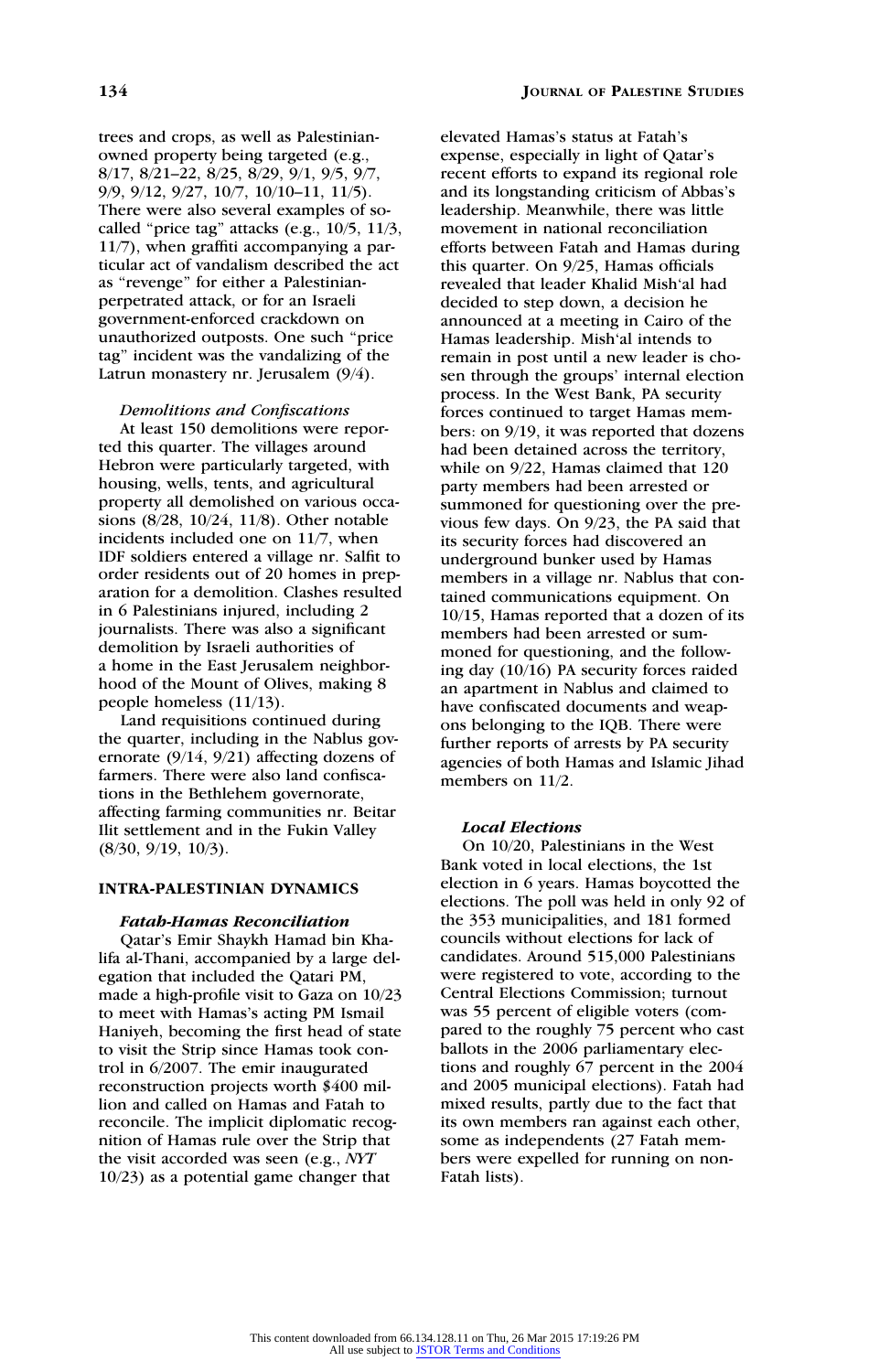### Economic Protests

Rising costs of living provoked significant unrest in the PA-administered areas of the West Bank during this quarter. This was particularly evident during a peak in public demonstrations in 9/2012, such as protests in West Bank cities and strike action on 9/6, 9/9, and 9/15. Protester demands included calls for the PA to abolish the 1994 Paris Protocol that governs all economic relations with Israel (on grounds that it disproportionately benefits the latter) and that PA pres. Abbas and/or PM Salam Fayyad resign. Despite the unpopularity of Fayyad in some Fatah circles, there was no indication that he would be forced to resign as a sacrifice to the demonstrators—in fact, Fatah official Nabil Sha'th said on 9/7 that the resignation of Fayyad would solve nothing. Fayyad himself intervened on 9/11, with an announcement of an emergency economic package, including the cancellation of recent price rises for fuel and cooking gas and a VAT cut. A senior Palestinian trade union official described the measures as insufficient. Fayyad also called on donor countries to increase aid to the PA. The next day, Israeli PM Netanyahu ordered the transfer of \$60 million in tax revenues to the PA citing the current economic crisis and protests in the West Bank.

### Internal Governance

The PA received unwelcome attention over the detention of Jenin's Freedom Theater director and former al-Aqsa Martyrs Brigades fighter Zakaria Zubeidi, allegedly connected to the shooting attack on the late Jenin governor Qaddura Musa, who died of a heart attack shortly after the attack on 5/2. Zubeidi began a hunger strike protesting his detention without charge on 9/10, which he suspended on 9/20 when he heard of his imminent release. He was freed on bail on 10/1.

In the Gaza Strip, Hamas security forces arrested on 8/17 a Salafist leader allegedly linked to the group responsible for the kidnapping and murder of Italian activist Vittorio Arrigoni in 4/2011. Later, a court handed down convictions for his murder, with the men identified as members of the Hamas security forces working for a Salafist group (9/17). There were also examples of tension between

the Hamas government and the population, such as on 10/2, when authorities demolished 12 residential structures nr. Umm Nasir village, displacing 60 residents, on the grounds that the land was "state land." Two children and 1 woman were injured in clashes between the police and residents. On 11/6, Hamas police officers beat women demonstrating in Gaza City during a protest demanding national reconciliation outside the parliament building. At a similar demonstration the following week, Hamas security forces arrested 6 protesters, according to the DFLP (11/13).

# PALESTINIAN OPINION

The following data are excerpted from a poll conducted by the Jerusalem Media and Communication Center (JMCC) between 28 October and 4 November 2012. Results are based on a survey of 1,200 men and women from the West Bank (including East Jerusalem) and Gaza Strip. The poll, the 77th in a series, was taken from JMCC's website at www.jmcc.org.

1. In general, how do you evaluate the performance of the PA? Would you say its performance is very good, good, bad, or very bad?

|              | West Bank Gaza Total |               |                 |
|--------------|----------------------|---------------|-----------------|
| a. Very good | $4.0\%$              |               | $3.6\%$ $3.8\%$ |
| b. Good      | 50.0%                | 52.9% 51.1%   |                 |
| c. Bad       | 30.0%                | 31.6\% 30.6\% |                 |
| d. Very bad  | 14.3%                |               | 11.8\% 13.3\%   |
| e. No answer | $1.7\%$              |               | $0.1\%$ 1.2\%   |

2. Are you satisfied or dissatisfied with the way that President Mahmoud Abbas (Abu Mazen) is performing his job as president to the PA?

|              | West Bank Gaza Total |               |
|--------------|----------------------|---------------|
| a. Very      |                      |               |
| satisfied    | 19.3%                | 15.3\% 17.8\% |
| b. Somewhat  |                      |               |
| satisfied    | 32.1\%               | 30.2\% 31.4\% |
| c. Somewhat  |                      |               |
| unsatisfied  | $17.5\%$             | 18.0\% 17.7\% |
| d. Very      |                      |               |
| unsatisfied  | 26.3%                | 34.4\% 29.3\% |
| e. No answer | 4.8%                 | $2.1\%$ 3.8%  |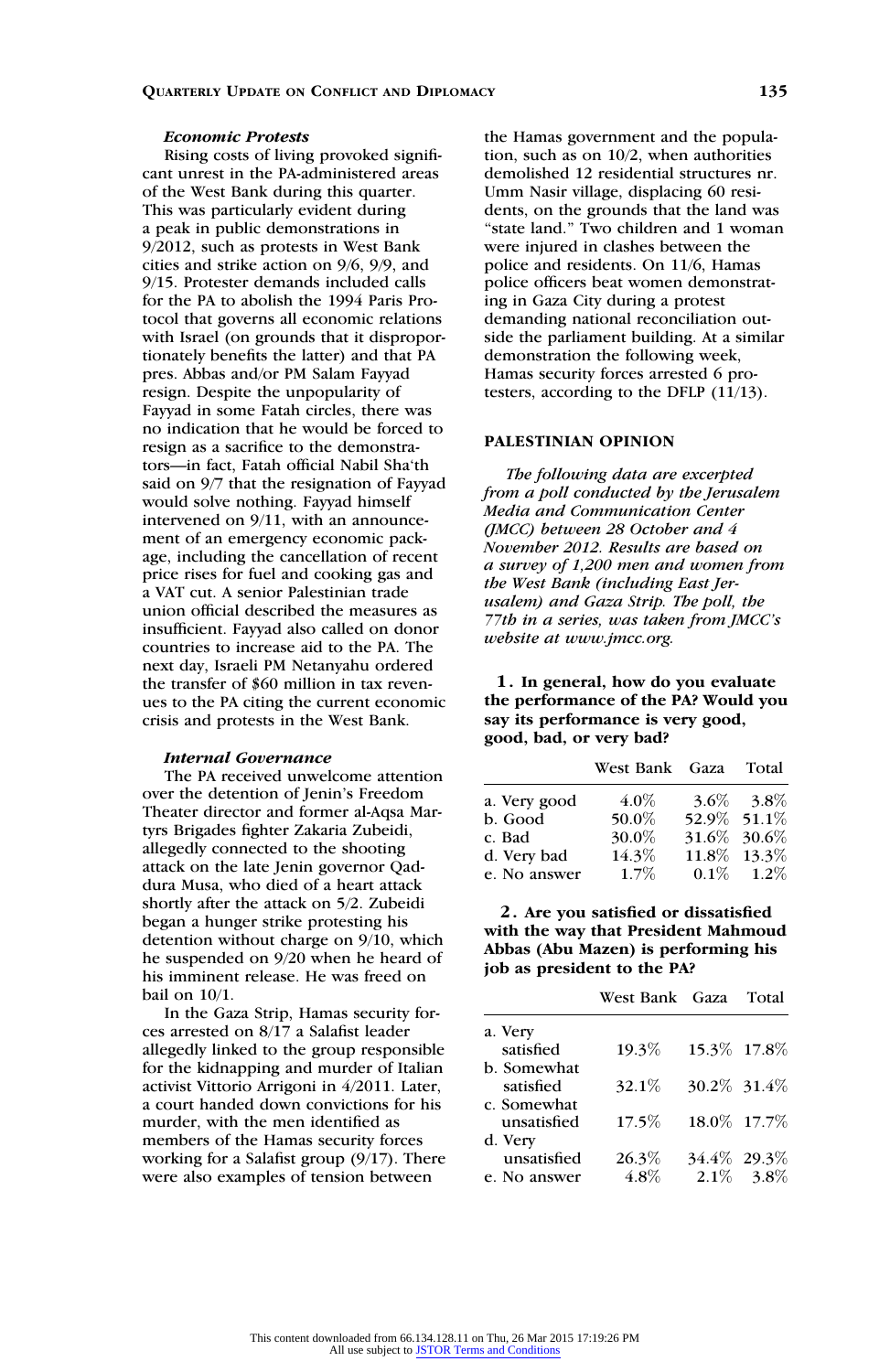3. President Mahmoud Abbas (Abu Mazen) recently presented the Palestinian leadership with two options for exiting the current political crisis: to cancel signed agreements with Israel or to conduct legislative and presidential elections. In your opinion, what is the best option for exiting the current political crisis?

|                      | West | Bank Gaza Total         |  |
|----------------------|------|-------------------------|--|
| a. To cancel         |      |                         |  |
| signed<br>agreements |      |                         |  |
| with Israel          |      | 35.9% 26.4% 32.3%       |  |
| b. To conduct        |      |                         |  |
| legislative and      |      |                         |  |
| presidential         |      |                         |  |
| elections            |      | 52.9% 67.3% 58.3%       |  |
| c. Others            |      | $2.8\%$ $1.3\%$ $2.3\%$ |  |
| d. I don't know/     |      |                         |  |
| No answer            |      | $8.4\%$ 5.0\% 7.1\%     |  |

4. The Palestinian leadership is planning to head to the UN General Assembly next month in order to request an upgrade of their status to become a nonmember state. In your opinion, do you think this will be to the benefit of the Palestinian cause, to the detriment of the Palestinian cause, or neither to the benefit nor to the detriment of the Palestinian cause?

|                                      | West<br>Bank | Gaza Total           |  |
|--------------------------------------|--------------|----------------------|--|
| a. This will be to<br>the benefit of |              |                      |  |
| the Palestinian                      |              |                      |  |
| cause                                |              | 47.9% 48.2% 48.0%    |  |
| b. This will be to                   |              |                      |  |
| the detriment                        |              |                      |  |
| of the                               |              |                      |  |
| Palestinian                          |              |                      |  |
| cause                                |              | 11.6\% 13.1\% 12.2\% |  |
| c. Neither to the                    |              |                      |  |
| benefit nor to                       |              |                      |  |
| the detriment of                     |              |                      |  |
| the Palestinian                      |              |                      |  |
| cause                                |              | 35.6\% 35.6\% 35.6\% |  |
| d. I don't know/                     |              |                      |  |
| No answer                            |              | 4.9\% 3.1\% 4.2\%    |  |

5. There is a debate on the future of the PA whereby some people believe that dissolving the PA is necessary now while others believe that the perpetuation of the PA and maintaining it is a necessity. What do you think?

|                                                                              | West | Bank Gaza Total      |  |
|------------------------------------------------------------------------------|------|----------------------|--|
| a. Dissolving the<br>PA is necessary<br>b. Perpetuating<br>and               |      | 26.8\% 29.6\% 27.8\% |  |
| maintaining the<br>PA is a necessity 65.1% 64.9% 65.0%<br>c. I don't know/No |      |                      |  |
| answer                                                                       |      | $8.1\%$ 5.5\% 7.2\%  |  |

6. According to the Palestinian Basic Law, the legislative and presidential elections should have been held three years ago. Do you favor holding elections this year under any circumstances, or do you favor holding elections only after reconciliation is completed?

|                                                                                                                   | West | Bank Gaza Total        |  |
|-------------------------------------------------------------------------------------------------------------------|------|------------------------|--|
| a. Prefer holding<br>elections soon<br>under any<br>circumstances<br>b. Prefer holding<br>elections only<br>after |      | 32.8% 38.2% 34.8%      |  |
| reconciliation is<br>completed<br>c. I don't know/No                                                              |      | $61.2\%$ 60.2\% 60.8\% |  |
| answer                                                                                                            |      | $6.0\%$ 1.6\% 4.4\     |  |

# FRONTLINE STATES

# EGYPT

The domestic scene in Egypt this quarter continued to be dominated by the messy and highly contested post-Mubarak political transition. One of the thorniest unresolved issues—drafting a new constitution—remained, with clashes in Tahrir Square on 10/12 between supporters and opponents of the Muslim Brotherhood following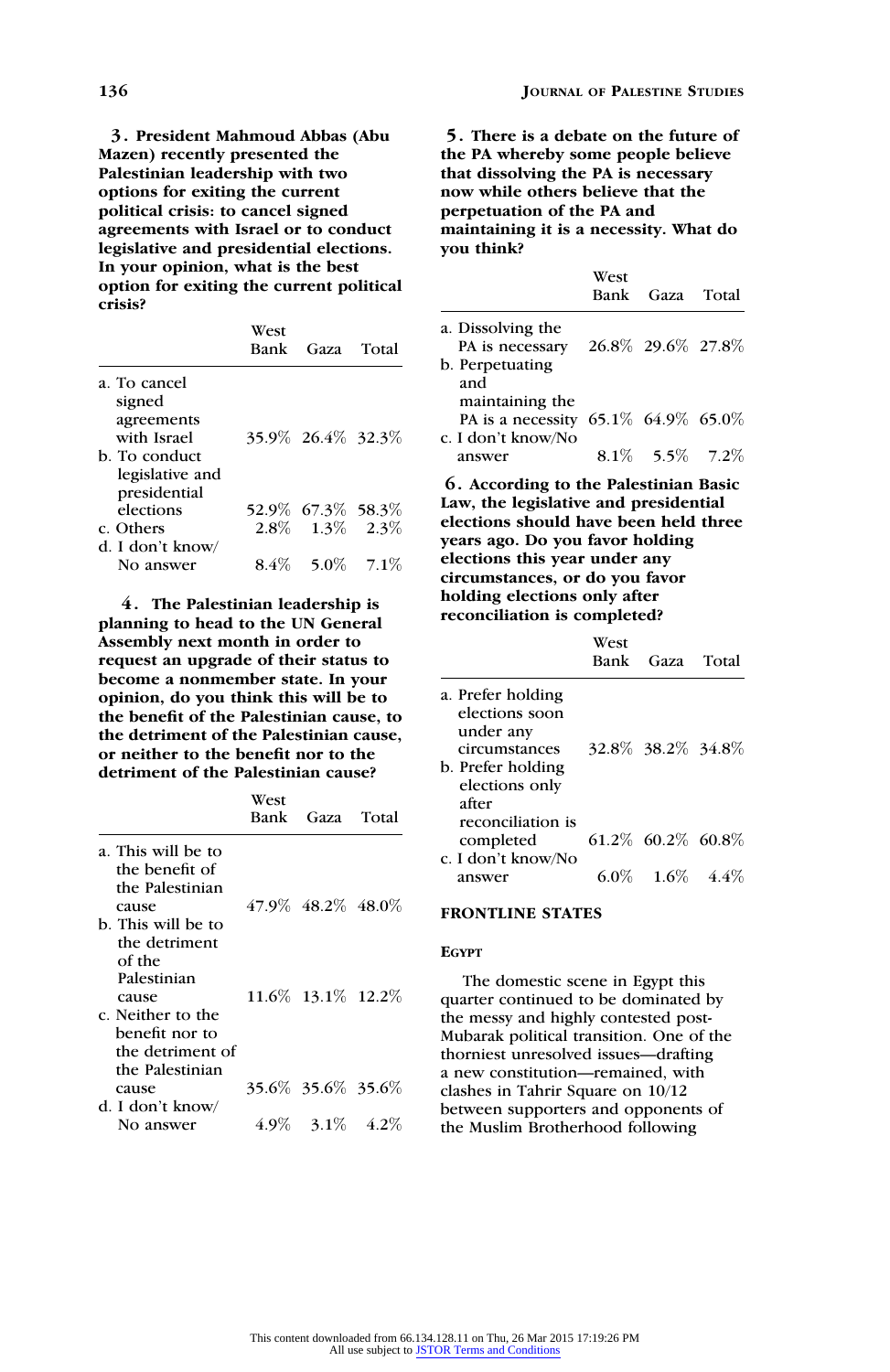a protest originally intended to voice opposition to a perceived domination of the constitution-drafting process by Islamist groups. On 10/23, an Egyptian court referred the decision on whether to disband the 100-member assembly drafting the constitution to the country's highest court.

With regard to Egypt's relationship to the Israeli-Palestinian conflict, it was possible this quarter to identify both definite changes from the Mubarak era, as well as dimensions of the relationship with Israel and the U.S. marked by continuity. In comments to U.S. media on 9/23, Morsi said that the country's peace deal with Israel depended on the Jewish state's policies toward the Palestinians, and that the U.S. government needed to help create a Palestinian state to reduce anger in the region. In 10/2012, the country's new ambassador to Israel presented his credentials to Israeli pres. Shimon Peres, alongside his Jordanian counterpart, with Egypt's envoy expressing commitment to existing agreements (10/18). Egyptian officials were also believed to be behind 2 instances (10/25, 11/12) of unofficial truce between Israel and Palestinian resistance factions in the Gaza Strip. In the latter case, the ''truce'' broke down almost immediately when Israel assassinated Hamas commander Ahmad Jabari, launching Operation Pillar of Defense. On 11/14, Obama called Morsi to urge de-escalation, while Egypt strongly condemned the attack.

An issue of concern that prompted cooperation between the Egyptian government, the U.S., and Israel was the activities of armed, radical Islamist groups in the Sinai. On 8/16, one such group claimed responsibility for rockets fired into Israel the previous day and for a number of attacks on the gas pipeline between Egypt and Israel. In response, Morsi pledged that Egypt would continue to target ''terrorists'' in the Sinai Peninsula, working to that end with others, including Palestinians (8/17). By the end of 8/2012, there were reports of Israel and Egypt negotiating over a force increase in Sinai during meetings at the Kerem Shalom crossing (8/24); the coordination was confirmed (9/8) by an Egyptian army spokesperson following a claim of responsibility by a group calling itself the Mujahideen Shura Council

for 2 rockets fired the previous night from Sinai into Israel. In 9/2012, there was an uptick in violence, as gunmen attacked Egyptian security headquarters in northern Sinai, with 8 people wounded (9/17). A few days later (9/21), the IDF killed 3 militants on the Israel-Egypt border who had entered through a gap in the fence, with 1 Israeli soldier killed in the clash.

### **JORDAN**

This quarter, Jordan was not involved in any efforts related to the Israeli-Palestinian peace process. One development of note was the appointment on 9/28 of diplomat Walid Obeidat as the new ambassador to Israel, a position vacant since 2010 when the previous ambassador's term expired and he was not replaced. Obeidat presented his credentials to Peres on 10/18 at the same time as the new Egyptian ambassador.

Jordan continued to be impacted by the ongoing civil war in Syria, particularly in terms of the influx of refugees. By 9/2012, the UN estimated that there were more than 85,000 Syrian refugees in Jordan, with a noticeable increase at the end of 8/2012. In addition, the Jordanian military clashed (10/22) with suspected Islamic militants on the border with Syria, leaving 1 Jordanian soldier dead.

Domestically, King Abdullah, under pressure from a rise in gas prices, cancelled (9/4) a planned 10 percent increase following protests and opposition from parliamentarians. Economicfocused discontent bubbled over again in 11/2012, with violent protests in response to an announced increase in fuel prices leading to the death (11/14) of 1 protester as police stations were attacked. The public expressions of discontent (some of which were calls for regime change) took place as the country prepared for the elections (expected early 2013) to follow Abdullah's dissolution of parliament on 10/4. The following day (10/5), the Muslim Brotherhood organized a large rally in Amman, calling for more radical democratic change, with the group's leadership saying it would boycott an election held under the current laws.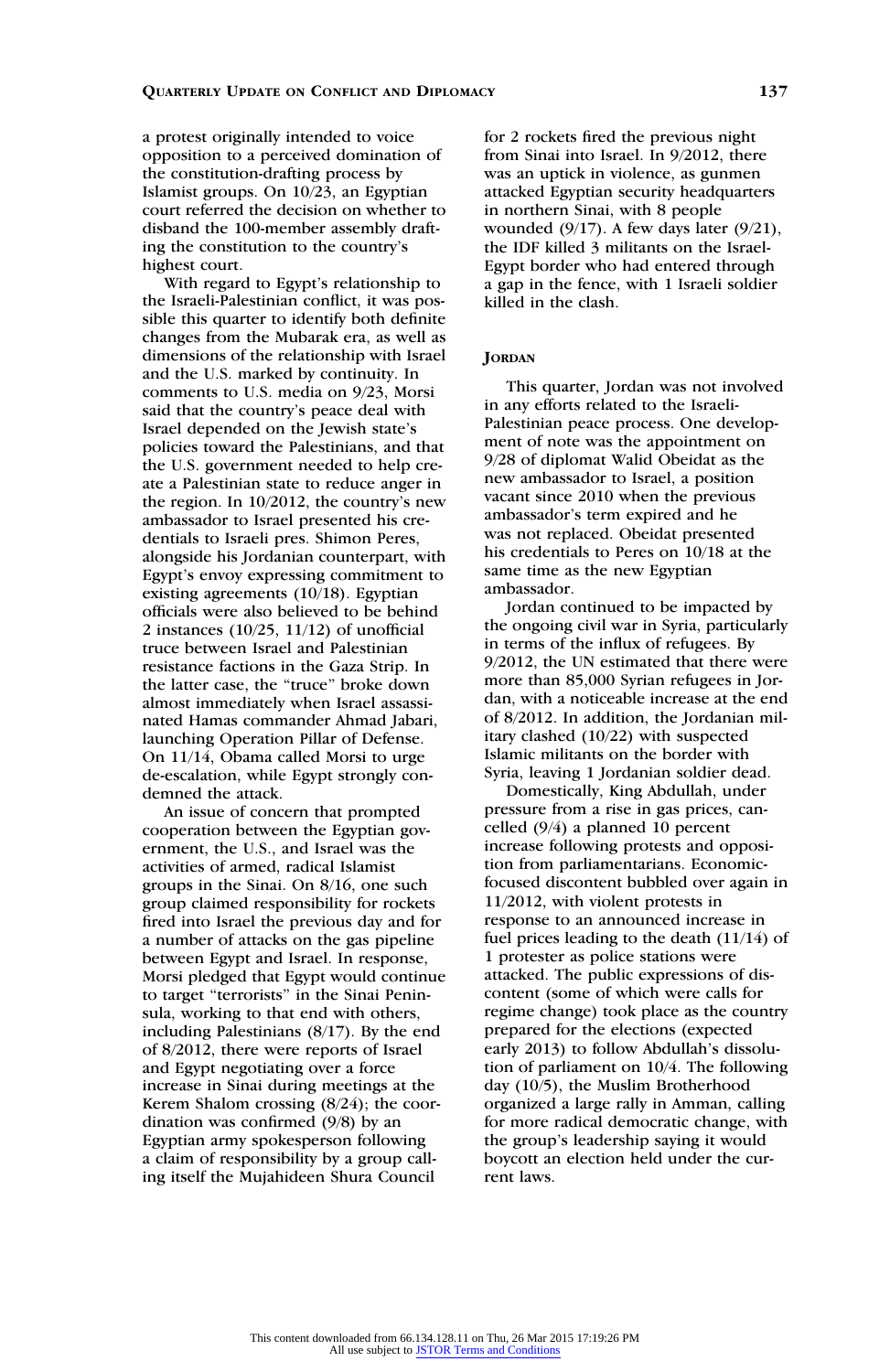### LEBANON

There were no significant interventions by the Lebanese government regarding the Israeli-Palestinian peace process this quarter. Tensions between Israel and Hizballah were heightened in 10/2012, when the Lebanese group sent (10/6) an unmanned drone—later described by Hasan Nasrallah as a ''reconnaissance aircraft''—over the Negev desert; the drone was shot down by the Israeli Air Force the same day. Nasrallah, taking responsibility for the drone a few days later (10/11), said that the parts had been manufactured in Iran and assembled in Lebanon. In a subsequent report submitted to the UNSC, Ban Ki-moon criticized the Hizballah drone as a ''reckless provocation,'' but also noted that Israel's use of drones and fighter jets in Lebanese airspace constitutes a violation of sovereignty (10/18).

During the quarter, the civil war in Syria increasingly spilled over into Lebanon, provoking a rise in sectarian and political tensions. On 8/15, some 30 Syrians were kidnapped by a group claiming that a Lebanese relative had been seized by rebels in Syria. This sparked a wave of abductions, with Syrian fighters inside Lebanon reportedly seized by Shiite Lebanese. In late 8/2012, days of fighting between Sunni Muslims and Alawites in Tripoli led to a dozen deaths (8/22). On 9/27, U.S. and Lebanese government officials alleged that Hizballah had sent military advisers to help the Asad government in Syria. On 10/19, a bomb blast in Beirut killed Wisam al-Hasan, head of Lebanese domestic intelligence, as well as another 9 people and left more than 100 injured. In the aftermath, opposition politicians, including Sa'd al-Hariri, blamed the Syrian government; demonstrations across the country by Sunni Muslims followed. PM Najib Mikati voiced his suspicions that the killing was linked to al-Hasan's role in uncovering Syrian involvement in a previous plot. Iran condemned (10/20) the blast, hinting that Israel was responsible. In the days following the assassination, 7 people were killed in exchanges of gunfire in Beirut and Tripoli, with the Lebanese army being deployed (10/22) to stop the violence.

### **SYRIA**

The Syrian civil war continued to intensify this quarter, with serious consequences for the civilian population. Around 40,000 people had died in the fighting by the end of the quarter, with one report dated 10/18 claiming that around 28,000 Syrians had ''disappeared'' in the previous 19 months. The UN Human Rights Council has condemned human rights violations by the Syrian government (9/28), while international concern grew over the conduct of some of the armed opposition groups. On 9/27, the UN predicted that the total number of refugees fleeing Syria would reach 700,000 by the end of 2012. On Friday 11/9, around 11,000 Syrians were reported to have fled the county.

On 8/18, UN observers began to leave Damascus at the end of their mission in Syria. At the same time, Algerian diplomat Lakhdar Brahimi was appointed by the UN  $(8/17)$  and the Arab League  $(8/19)$ as the new peace envoy to Syria, replacing Kofi Annan. In 10/2012, Brahimi had little success with a proposed ceasefire for 'Id al-Adha which, while welcomed in theory by government (10/16) and opposition forces (10/17), was widely ignored as casualty-heavy clashes continued across the country (10/26–27, 10/29).

On 11/11, an umbrella coalition for opposition forces, named the Syrian National Coalition for Opposition and Revolutionary Forces, was finalized in the Qatari capital Doha. The efforts had previously been criticized by the Syrian National Council since the largely-exilebased group lost influence to those on the ground within the new leadership council (11/1, 11/4). Within days, the new group had the backing of members of the Gulf Cooperation Council, France, Turkey, and the praise—though not explicit recognition—of Britain and Germany  $(11/12-14)$ .

### Palestinians in Syria

Palestinians in Syria became increasingly caught up in the civil war during the quarter, particularly when it came to fighting centered on Yarmuk refugee camp in Damascus. The camp is a stronghold of the pro-Asad faction the PFLP– General Command, while other Palestinians were reported to have joined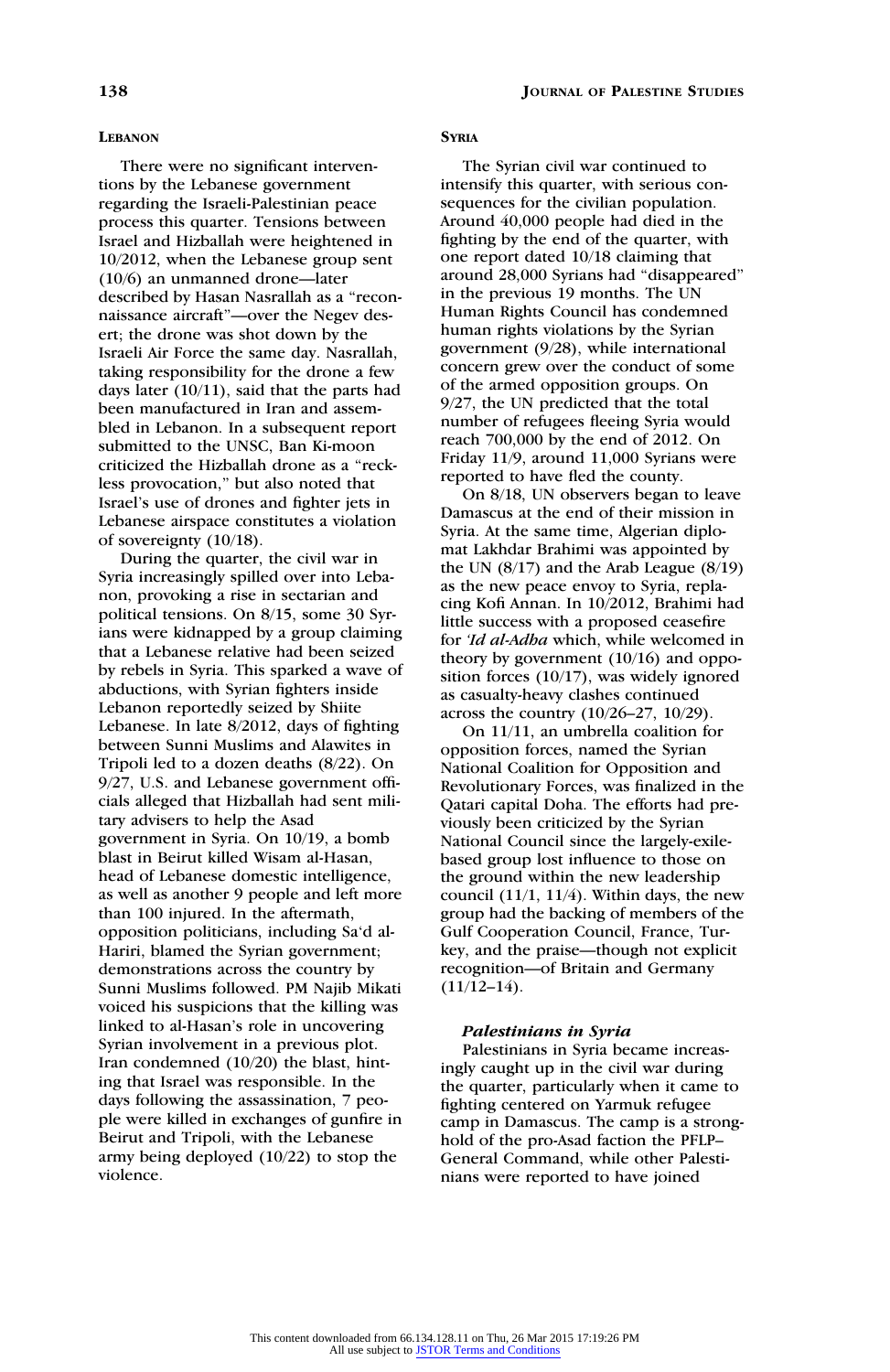opposition groups. On 9/20, Syrian government forces were reported by PLO officials to have killed at least 18 Palestinians in Yarmuk, while on 11/4, the Syrian army shelled opposition forces inside Yarmuk causing a number of fatalities. Meanwhile, Syrian security forces sealed off the Damascus office of Hamas chief Khalid Mishal on 11/7, the premises of which were abandoned by the Hamas leadership earlier in the year. On 10/2, Syrian state television accused Mishal of ''selling out'' and being ungrateful.

### Impact on Israel

On 9/25, the 1st sign that Syria's civil war was spilling over into the Israelioccupied Golan Heights appeared, with mortar shells fired by the Syrian army landing in the area, causing no damage or injuries. The Israeli military said that they were misfired shells intended to hit positions inside Syria. On 11/3, Israel filed a complaint with UN monitors after 3 Syrian tanks entered the demilitarized zone in the occupied Golan Heights. Just 2 days later, the IDF reported (11/5) that a bullet fired from inside Syria had hit one of its vehicles in the Golan Heights, causing no injuries. Mortar shells fired from inside Syria landed in the Golan Heights again on 11/8 and 11/11, prompting the IDF to fire back in the direction of a Syrian army mortar crew an incident described by Israel Radio as the 1st direct engagement of the Syrian military on the Golan Heights since the 1973 war. On 11/14, Barak said that almost all the villages nr. the border with the Israeli-occupied Golan Heights were controlled by the Syrian opposition.

Almost inconsequential in the circumstances of the bloody civil war, Israeli newspaper Yed'iot Aharonot reported on 10/12 that in 2010 Netanyahu engaged in months of secret, U.S.-brokered discussions with Syria about a negotiated peace treaty including Israeli withdrawal from the Golan Heights. The U.S. State Department confirmed that Netanyahu had relayed a message to Syrian pres. Bashar al-Asad, but Netanyahu denied the accuracy of the story.

# REGIONAL AFFAIRS

This quarter there was no serious regional engagement with the IsraeliPalestinian conflict, with most countries being focused on issues emerging from the uprisings of the last 2 years—whether in terms of internal strife and transition or in terms of positioning themselves with regard to critical focal points like Syria.

At a summit in Mecca, the Organization of Islamic Cooperation suspended (8/15) Syria's membership due to the government's violent suppression of the revolt. A fortnight later, the Arab League hosted (8/24) a meeting of the Syrian opposition in Cairo in an attempt to create a shared platform for disparate elements. These were signs of the Asad regime's isolation in the region, leaving Iran as the Syrian government's only real defender. This reality was highlighted at a meeting of the Non-Aligned Movement in Tehran on 8/30 when Morsi leveled strong criticism against the Asad regime and expressed his support for the opposition forces, prompting a walk-out by the Syrian delegation and anger from the Iranian hosts. In 11/2012, the Syrian opposition received support from across the region in the form of backing for the Syrian National Coalition for Opposition and Revolutionary Forces, the new umbrella council finalized in Doha on 11/11.

Of note: There was a warming of relations between Turkey, Egypt, and Hamas. On 9/30, Turkish PM Recep Tayyip Erdogan hosted Morsi and Mishal at a conference of his ruling party. Erdogan, Morsi, and Mishal expressed their support for the Palestinian and Syrian people in their struggles against Israel and the Asad regime respectively.

## **TURKEY**

The deterioration in Turkey's relations with Syria continued, with a number of cross-border military engagements and strong rhetoric from Turkish leaders. On 10/20, a Turkish newspaper reported that Turkey's military had fired on Syria 87 times and killed 12 Syrian soldiers in response to shells and mortar fire originating from inside Syria and landing in Turkey. Earlier in the month, the shelling of a Turkish town by Syrian government forces that killed 5 civilians was condemned in a unanimously-approved UNSC statement (10/4). On 10/14, Turkey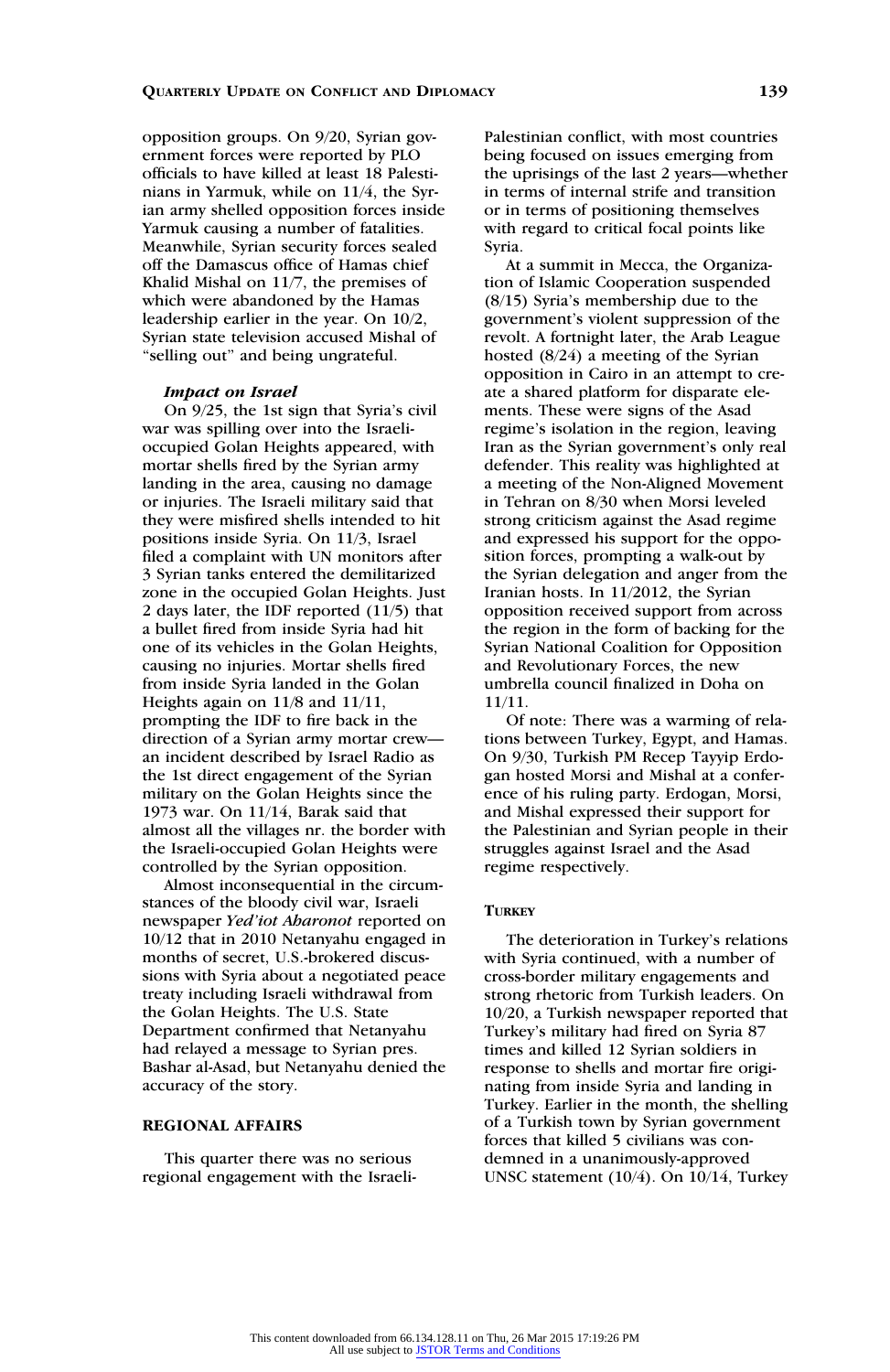### IRAN

Prospects of an Israeli attack on Iran seemed somewhat reduced this quarter, with officials suggesting that at the very least, a decision would not have to be made until some point in 2013. On 8/16, Israeli pres. Shimon Peres warned against a unilateral Israeli military strike on Iranian nuclear facilities, while the following month, Israel's opposition leader MK Shaul Mofaz (Kadima) said that Israel would not attack Iranian nuclear sites this year, and that the U.S. must take the lead for any attack on Iran (9/21). Netanyahu made headlines when he addressed the UNGA on 9/27 and literally drew a red line on a cartoon of a bomb to illustrate his claim that Iran would be capable of making a nuclear weapon within a year. In contrast, U.S. officials played down the notion that Iran was on the brink of acquiring a nuclear weapon, with Obama rejecting the Israeli call for a red line at that point. During the fall, after media reports that U.S. requests to use UK military bases for a buildup of forces had been rebuffed by London, the UK government clarified (10/26) that it did not believe military action against Iran to be appropriate at the moment. Several days later (10/30), and Barak said Iran had drawn back from its ambitions of building a nuclear weapon, adding (11/9) that Israel may have to decide in 2013 whether or not to launch a military attack. On 11/4, it was reported in the Israeli media that Netanyahu and Barak had given orders in 2010 for the IDF to prepare for hitting Iran's nuclear facilities, but that the orders were opposed and not carried out by the military leadership.

While military action seemed at least temporarily off the table, the sanctions regime continued to bite. The sanctions policy was strengthened by developments like the 8/30 report by the International Atomic Energy Agency's (IAEA) that Iran had installed three-quarters of the nuclear centrifuges it would need to complete an underground site for producing nuclear fuel. On 10/3, there were public protests in Tehran over the

country's economic woes, with the fall in value of the Iranian rial partly due to the sanctions. In response, Iranian officials were reported  $(10/4)$  to be offering new ideas for defusing the dispute over the country's nuclear program, plans that included ending the sanctions and suspending production of the most high enriched uranium. Yet on 10/14, the EU approved new sanctions targeting the country's banking sector, industry, and shipping—a move welcomed by Netanyahu.

In late 10/2012, the NYT claimed that the U.S. and Iran had agreed, in principle, to one-on-one negotiations over Iran's nuclear program. The White House denied (10/20) the report, confirming that it was prepared for bilateral talks, as yet unarranged. On 11/1, the head of Iran's Atomic Energy Organization, Fereydoun Abbasi, announced that his country had finished installing centrifuges for enriching uranium at its underground facility in Fordo. Two days later (11/3), an Iranian member of parliament said that the country had suspended its enrichment of uranium stockpiles to the required level of purity needed to facilitate developing a nuclear device, a step presented as a ''goodwill'' gesture ahead of planned talks with the U.S. after the presidential elections. But shortly afterward, UN IAEA chief Yukiya Amano told (11/5) the UNGA that Iran was not cooperating with an investigation into suspected secret work on nuclear weapons, though he clarified that the IAEA was continuing to verify that declared nuclear material was not being diverted from peaceful purposes. Tensions rose when the Pentagon revealed on 11/8 that Iranian jets had fired on a U.S. drone over the Persian Gulf the previous week, missing the unmanned aircraft. Iran's DM confirmed (11/9) the attack, but said that the drone entered airspace over Iranian waters.

### INTERNATIONAL

#### UNITED STATES

Barack Obama's electoral victory was portrayed as a diplomatic blow to Netanyahu, who during the campaign was widely seen as preferring the Romney ticket. (The role of staunchly pro-Israel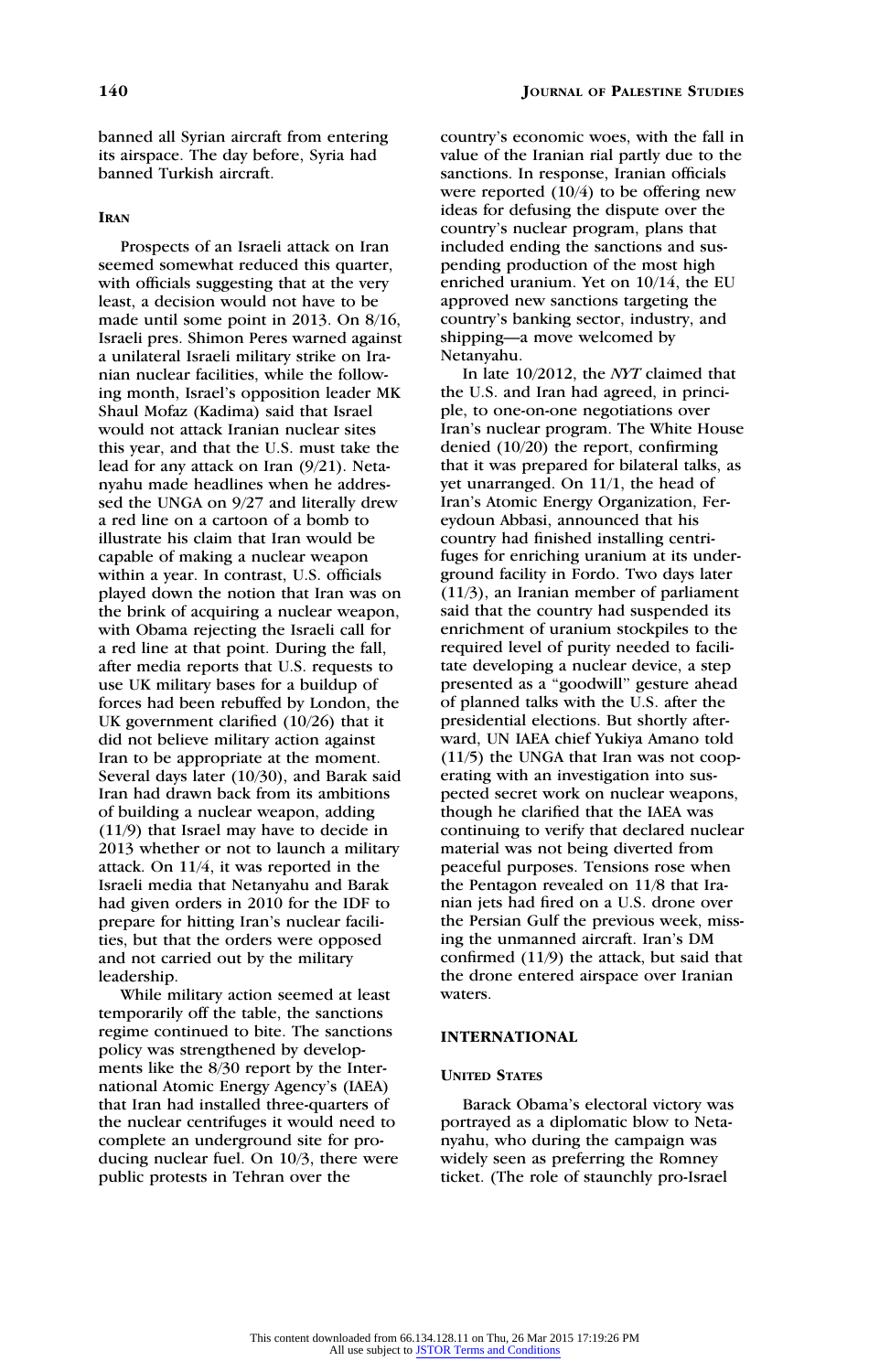casino magnate Sheldon Adelson in supporting both the Republican candidate and Netanyahu had also been highlighted.) Yet while commentators suggested that a 2d Obama term might lead to greater pressure on a right-wing Israeli government, there were no immediate signs of a weakening in the relationship, with Obama offering (11/14) strong support to Netanyahu at the start of Operation Pillar of Defense.

On the diplomatic front, the U.S. continued its opposition to what are portrayed as ''unilateral'' moves on the part of the Palestinians, specifically including the UN upgrade bid. U.S. amb. to the UN Susan Rice summarized Washington's position on 10/15 when she said that the Palestinian bid for nonmember state observer status would ''jeopardize'' the peace process and complicate efforts to resume negotiations. On 10/21, the U.S. and Israeli militaries held their largestever joint exercise, focused on defending Israel from mass missile attacks.

U.S.-Iranian tensions continued, with the main difference between the public positions of the U.S. and Israel being the question of how to assess when the point of no return is reached with regard to the nuclear program. For example, when Netanyahu addressed the UNGA on 9/27, U.S. officials downplayed the notion that Iran was on the brink of achieving a nuclear weapon. In 10/2012, the NYT claimed that the U.S. and Iran had agreed in principle to one-on-one negotiations over Iran's nuclear program. The White House denied the report and confirmed it was prepared for, as yet unarranged, bilateral talks (10/20). Later that month, it was reported that U.S. requests to use UK military bases for a buildup of forces had been rebuffed by London (10/26). Shortly after the U.S. election, the Pentagon revealed (11/8) that Iranian jets had fired on a U.S. drone over the Persian Gulf, an attack confirmed by Iran's DM, who said the drone had entered airspace over Iranian waters.

# RUSSIA

In contrast to the opposition of the U.S. and ambiguity of the EU, Russia supported the Palestinians' UN statehood bid. On 11/6, Russian FM Sergey Lavrov held talks with Abbas in Amman to

discuss the peace process, with negotiator Saeb Erekat expressing his thanks for Russia's backing of the Palestinians' push for nonmember observer state status. Russia, along with French and Swiss experts, also joined (11/11) the international investigation—organized by Qatar's Al Jazeera Satellite TV into whether Yasir Arafat had been murdered.

### **FUROPEAN LINION**

During this quarter, the EU was ambivalent regarding the Palestinians' UN statehood bid, with differences of opinion between member states being exposed. The EU was also lobbied by the U.S. government to oppose the Palestinian initiative on grounds that it would be bad for the peace process (10/1), a concern also expressed (10/11) by the Greek Dep. FM Dimitris Kourkoulas in 10/2012 when he said that the EU was advising the PA to be sure that the UN bid did not damage the peace process (10/11). In late 10/2012, EU foreign policy chief Catherine Ashton visited Israel and the West Bank, meeting with Netanyahu and other officials, as well as Fayyad and Abbas (10/23). By 10/30, a PLO official was able to predict at least 12 ''yes'' votes from EU member states at the UNGA vote in 11/2012.

The EU expressed criticism of Israeli settlement growth on various occasions, typically prompted by announcements of tenders for settlement housing units. Ashton publicly condemned the planned expansion of Har Homa settlement (8/22), as well as the decision to approve 800 new houses in Gilo (10/19) and the publication of tenders for 1,200 new homes in East Jerusalem settlements in Pisgat Ze'ev and Ramot (11/6).

#### UNITED NATIONS

On 8/27, the UN published a significant report, the headline of which claimed that the Gaza Strip would no longer be "liveable" by 2020 (see Doc. A1 in JPS 166) unless urgent action were taken to improve basic infrastructure like water, power, health, and schooling. Upon its release, UN Humanitarian Coordinator Maxwell Gaylard called for the end of the blockade and isolation of